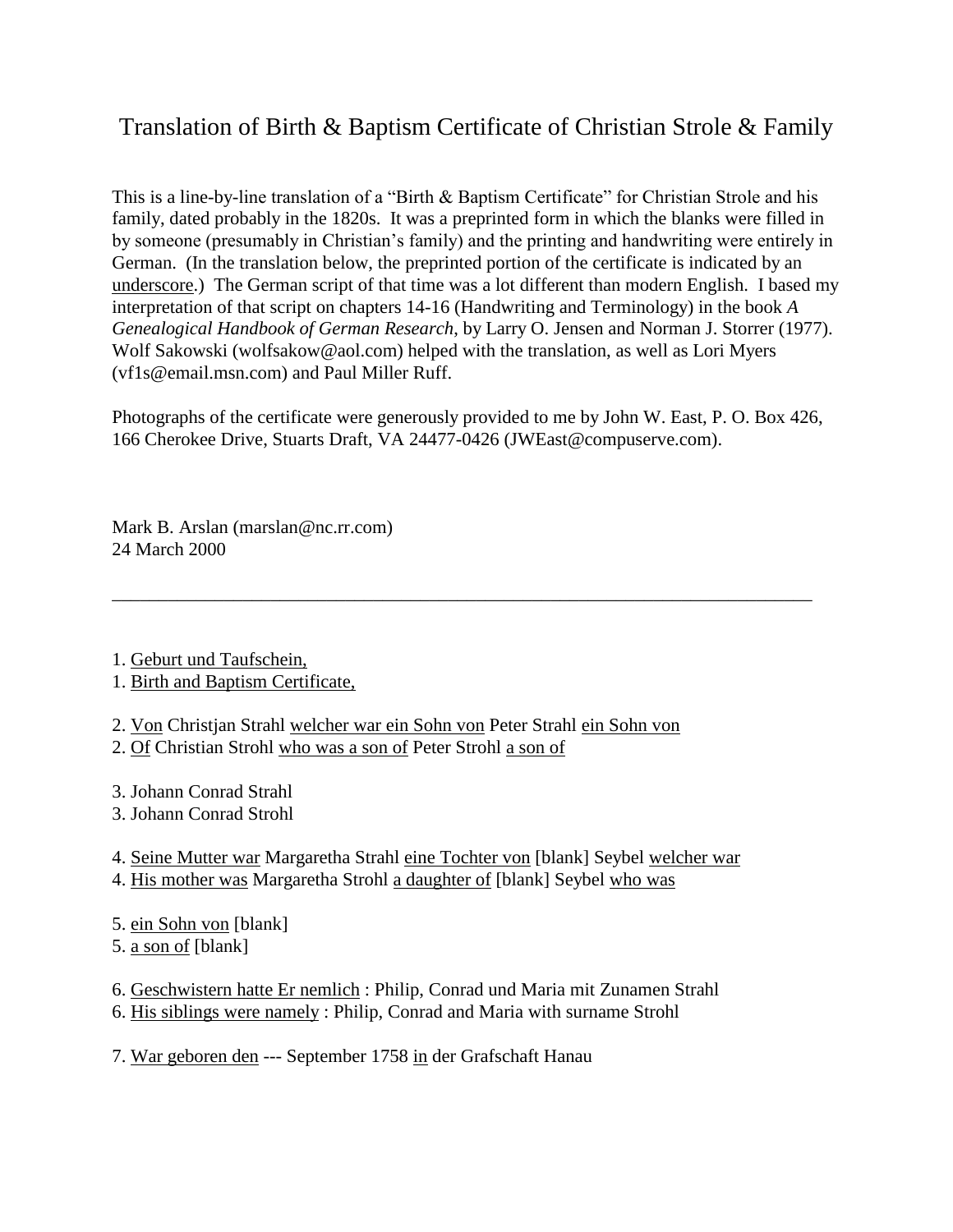7. Was born the --- September 1758 in the earldom Hanau<sup>1</sup>

8. Getauft von Pfr. Cysaus (?) in der selben Monat Taufzeuge Christjan Seybel

8. Baptized by Pastor Cysaus (?) in the same month baptism witness Christian Seybel

9. Confirmirt zu der Evangelisch Reformierten Kirche, von Pfr. Cysaus (?) im Fruhjar 1772 9. Confirmed at the Evangelical Reformed Church, by Pastor Cysaus (?) in the early 1772

10. in der Rumpenheimer Kirche in der Grafschaft Hanau 10. in the Rumpenheim Church in the earldom Hanau

11. Verheirathet den 8 April 1788 mit Elisabeth Kayserin eine Tochter von Michael

11. Married the 8 April 1788 with Elisabeth Kayser a daughter of Michael

12. Kayser welcher war ein Sohn von Valentine Kayser

12. Kayser who was a son of Valentine Kayser

13. Ihre Mutter war Maria Kayser eine Tochter von [blank] Eppert welcher war ein Sohn von

13. Her mother was Maria Kayser a daughter of [blank] Eppert who was a son of

14. [blank]

14. [blank]

l

15. War geboren den 30 April 1769 in Berks County in Pennsylvania

15. Was born the 30 April 1769 in Berks County in Pennsylvania

16. Getauft von Pfr. Boos Taufzeuge Elisabeth Schmalin

16. Baptized by Pastor Boos<sup>2</sup> baptism witness Elisabeth Schmal

17. Geschwister hatte sie nemlich : Maria, Valentine, Jacob, Catharina, Magdalena, John, Philip, Eva, und Daniel

17. Her siblings were namely : Maria, Valentine, Jacob, Catharina, Magdalena, John, Philip, Eva, and Daniel

18. Confirmirt zu der Evangelisch Reformierten Kirche von Pfr. Weymar im Herbst 1785

18. Confirmed at the Evangelical Reformed Church by Pastor Weymar<sup>3</sup> in the fall of 1785

19. in der Piked Mountan Kirche Rockingham County Virginia

19. in the Peaked Mountain Church Rockingham County Virginia

20. hatte mit befagter Elisabeth Kayserin folgende Kindern: 20. had with "by word of mouth" Elisabeth Kayser [the] following children:

 $3$ Rev. John Jacob Weymer served the Reformed Peaked Mountain Church in 1785-1786.

<sup>&</sup>lt;sup>1</sup>Hanau is in Hesse, Germany about 10 miles east of Frankfurt.

 ${}^{2}$ Rev. John William Boos (1740-1814) was an independent Reformed minister serving Berks Co., Pennsylvania.